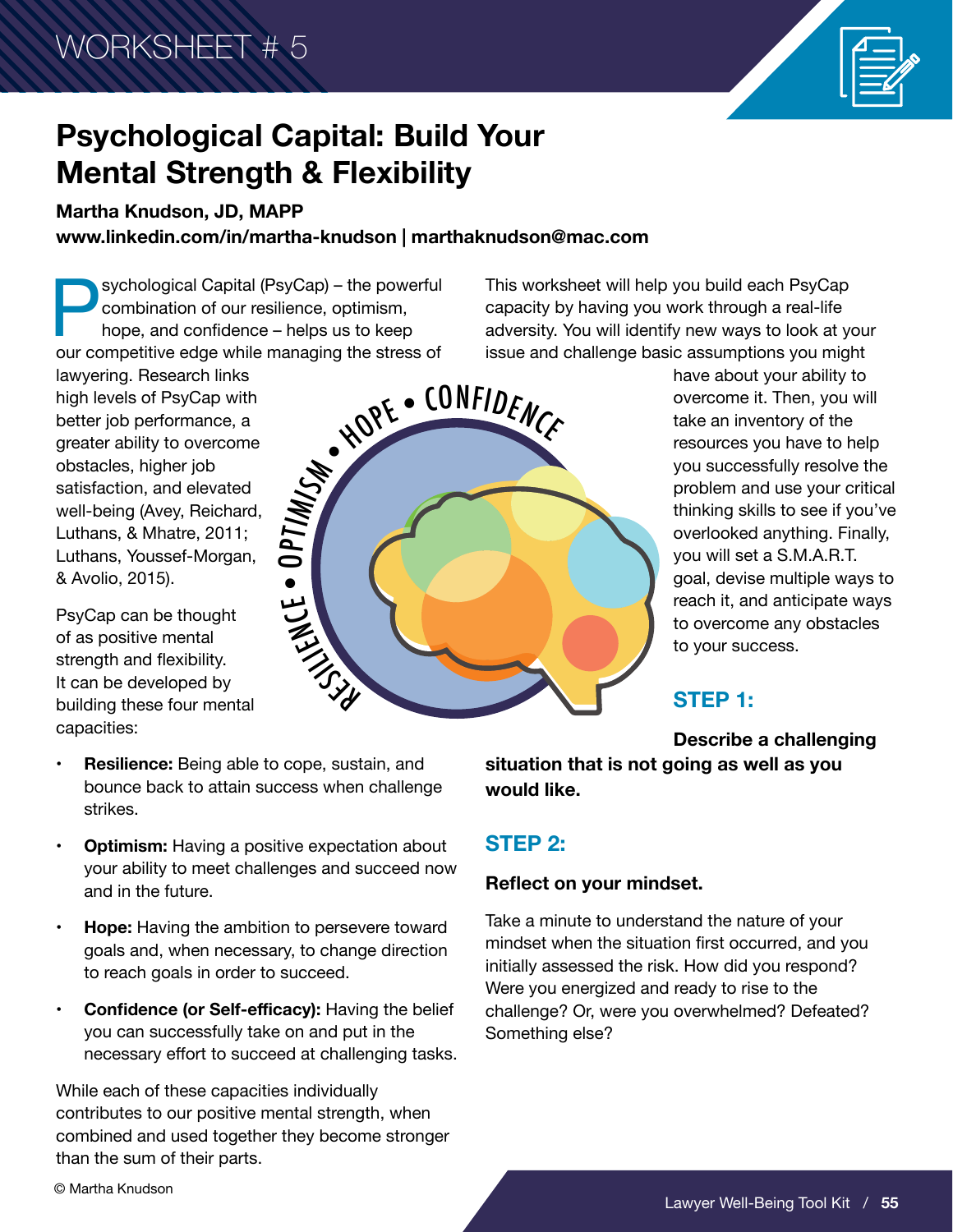

### **STEP 3:**

#### **Frame the situation again in terms of its actual impact.**

- A. What is the real risk? Is this risk something in or out of your control? What are your options? Is it possible your initial mindset colored your first assessment?
- B. Are there any different ways to look at the situation that will allow you more options or control over your success? [Note: if you get stuck, it can help to get a colleague's viewpoint. They might see it differently than you.]

### **STEP 4:**

**Identify helpful skills and resources.** *[Note: these can include your knowledge, work ethic, legal skills, colleague networks, ideas from others, finances, creativity, past experience, and the like.*]

- A. List the skills and resources you have used to respond to the challenge.
- B. Are there other resources available you haven't considered?

### **STEP 5:**

#### **Set a goal that is directly related to overcoming your challenge.**

- A. Write down your goal using S.M.A.R.T. criteria Specific, Measurable, Attainable, Relevant, and Timely. [Note: pick a goal you want to achieve rather than avoid.]
- B. Break your goal into manageable small steps and list them in sequential order.

# **STEP 6:**

#### **Identify multiple ways to goal accomplishment.**

- A. Write down all the paths you can think of that could realistically lead you to reaching your goal.
- B. For each path make a list of the skills and resources you will need.

## **STEP 7:**

### **Identify and plan ways to overcome potential obstacles.**

- A. List the obstacles that could get in the way of each path you identified in Step 6.
- B. List how you can deal with each of these obstacles. Are there ways around them? Be specific.

### **STEP 8:**

#### **Take time to visualize your success.**

Set aside 10 minutes every day to think through the steps of this worksheet and visualize your success. Really get into it. See each step with as much detail as possible. Imagine using your resources to navigate the different paths toward your goal with you confidently getting around any obstacles in your way. Then, visualize yourself reaching your goal and imagine celebrating your win!

#### **References**

Avey, J. B., Luthans, F., & Jensen, S. M. (2009). Psychological Capital: A positive resource for combating employee stress and turnover. Human Resource Management, 48(5), 677-693.